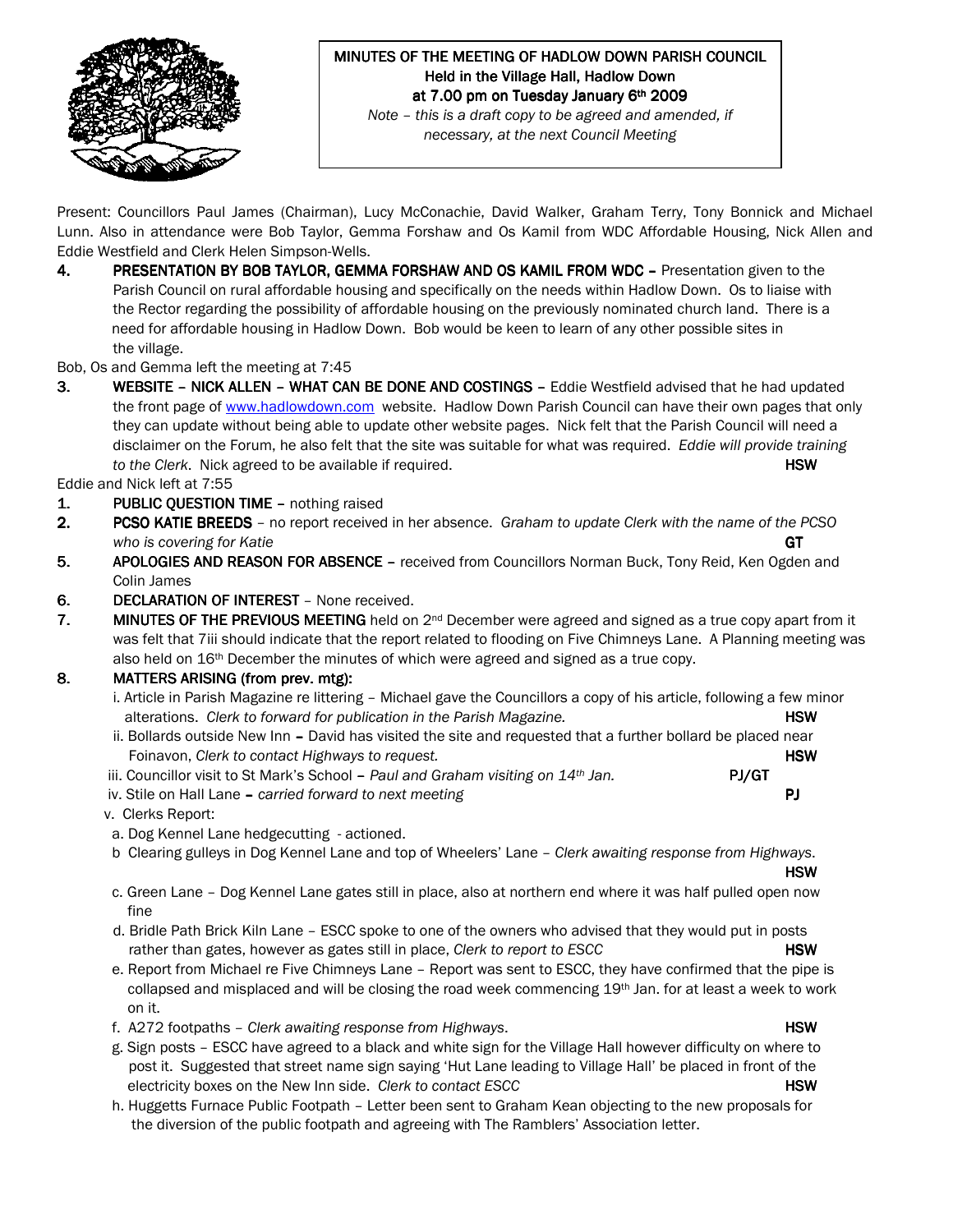- i. Easylink Renown bus timetable not due to be updated. CTLA are hoping to try and persuade ESCC that there is a better way to run the service and would like buses to run straight from Hadlow Down to Buxted and Uckfield. If there are any changes the Parish Council will be involved in the consultation process.
- j. Article in Parish Magazine re Wealden and Lewes Handyperson Scheme carried forward to next meeting HSW in the control of the control of the control of the control of the control of the control of the control of
- k. Letter to school endorsing project on Ancient Greeks sent
- l. Payback team Clerk has written to them requesting that they undertake litter picking in the Hadlow Down area.
- m. Footpath sign end of Hall Lane to be put on list of work to be done, hopefully completed within a month.
- n. Dog Kennel Lane ruts and mud Clerk awaiting response from Highways **HSW**
- o. Drains and road damage on A272 by Waste Wood entrance Graham received an email last week confirming that the work will be done this week.
- p. Hedge cutting top of School Lane Clerk awaiting response from ESCC HSW

No.s on minutes corrected, incorrect on agenda.

#### 9. PLANNING MEETINGS:

Planning applications were heard at the meeting on 16<sup>th</sup> December. Minutes are circulated to Councillors, and posted on the village notice boards and can be provided to anyone who may be interested via the Clerk.

#### 10. APPLICATIONS:

WD/2008/2967/F - OAKWAYS, WHEELERS LANE, TN22 4HR - Demolition of 3 wooden stables and erection of 4 replacement stables; plus foaling stable/tack room and rest room; hay barn and provision of new internal track – Clerk to apply to WDC for 1 week extension and arrange site visit.  $HSW$ WD/2008/2940/LB - LITTLE ENGLAND FARM, TN22 4EP - Proposed extension and refurbishment to main house. Proposed refurbishment and minor alterations to Oast House. Proposed change of use of existing dairy building into pool building and addition of biomass plant to existing car port - Clerk to apply to WDC for 1 week extension and arrange site visit.  $HSW$ GRANTED PLANNING PERMISSION:

WD/2008/1886/F - LAND NORTH OF SOUTH VIEW, WILDERNESS LANE - Removal of mobile home and redundant rural buildings and the erection of a single-storey dwelling and garage WD/2008/2671/F - COOPERS FARM, FIVE CHIMNEYS LANE - Erection of a temporary agricultural dwelling to support local entrant organic agricultural and sustainable enterprise REFUSED PLANNING PERMISSION:

# WD/2008/2586/F - HUGGETTS FURNACE FARMHOUSE, HASTINGFORD LANE - Single storey extension to form entrance porch and ground floor wc

WD/2008/2604/LB - HUGGETTS FURNACE FARMHOUSE, HASTINGFORD LANE - Single storey extension to form entrance porch and ground floor wc

#### 11. REPORT FROM CLLR. TONY REID, EAST SUSSEX COUNTY COUNCIL: Nothing to report.

# 12. REPORTS FROM COUNCILLORS (COUNCIL MATTERS AND OUTSIDE BODIES):

- i. Burial Ground, Youth Council (to be formed) Cllr. Tony Bonnick. Nothing to report.
	- ii. Rights of Way, Highways and Footpaths Cllr. David Walker. Flooding at top of Tinkers Lane on the eastern side, concerns in case it ices over, Clerk to report to ESCC. However, the state of the HSW Green Lane between Stockland Lane and School Lane, Graham has spoken to the contractors who have advised that Sussex fencing and gates will be placed at both ends. Gates will be locked until May although pedestrians will be able to use the lane. Horse riders will also be able to use the lane between May and October. Clerk to speak to ESCC to request that they keep Parish Council informed and to confirm the information that the contractors gave to Graham. The settlement of the settlement of the settlement of the set
	- iii. Neighbourhood Watch, Emergency Planning, New Village Hall Working Party and Playing Field Committee Cllr. Graham Terry. Theft from Lodge Farm, Wilderness Lane at Christmas time during daytime hours. Thieves unbolted the winch off the back of a lorry and carried the heavy winch to their vehicle. Nothing was seen or heard. Owner offering a reward for return of the winch. NVHWP waiting for a response from a local landowner and from ESCC who they wrote to originally in October and have now been advised will get a response at the end of January.
	- iv. Village Hall Management Committee Wealden Association of Local Councils and Safer Wealden Partnership Cllr. Colin James. No report from Colin in his absence.
	- v. Community Strategies, Sustainable Development and Environment Matters Cllr. Michael Lunn. CS Hopes to review in January. WDC Sustainable Energy and Affordable Warmth, Michael is part of the steering group as a representative of the Parish Council. Showed sustainable light to Councillors, possibility of it being used on the church footpath. Michael to talk to church representatives.  $ML$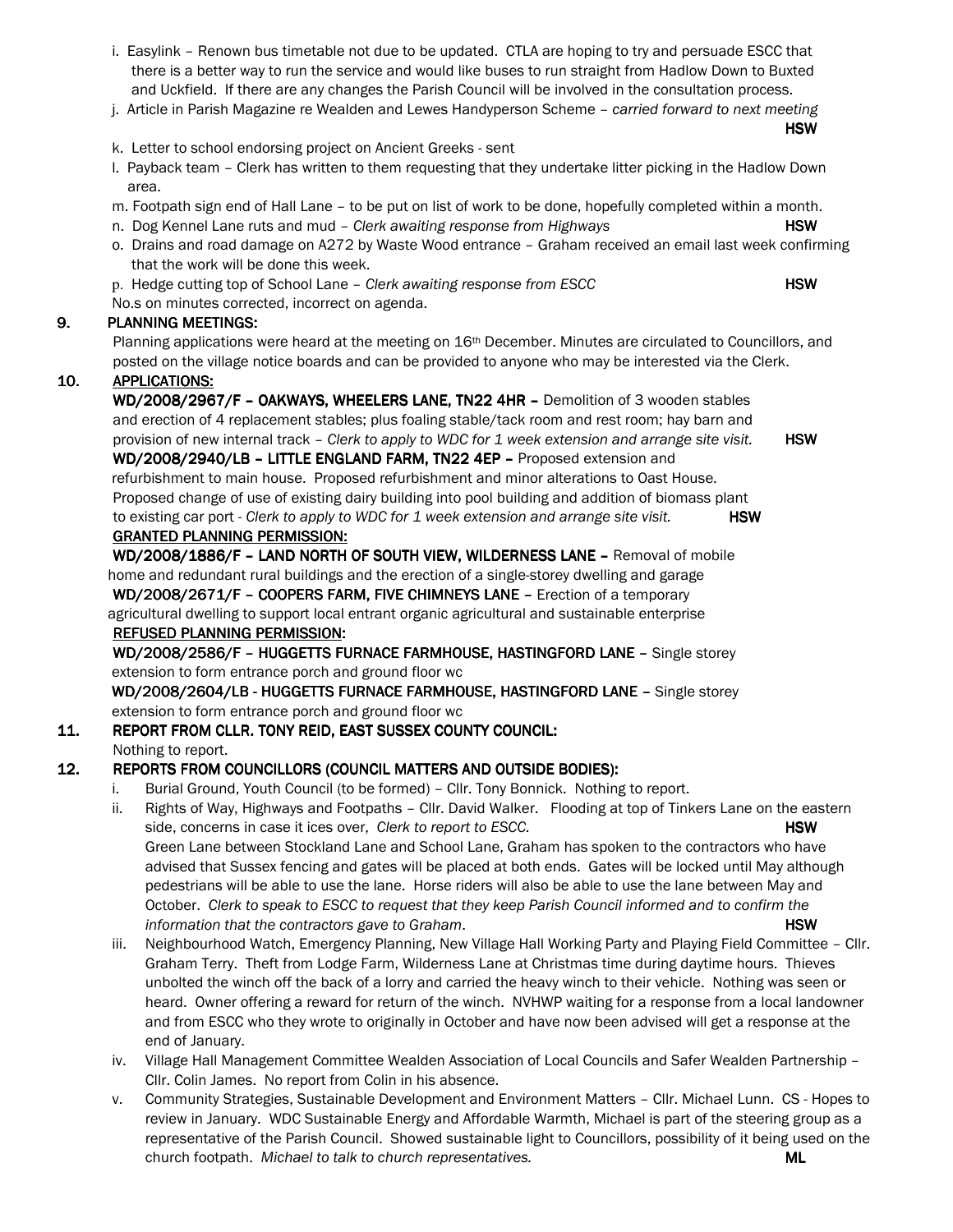- vi. Easylink Cllr. Lucy McConachie review of supported local bus services (17.i) Lucy to respond advising that the present bus service only allows for 1 hour in Uckfield. Should be available for access to the community rather than for financial viability. The community rather than  $LM$
- vii. Tree Warden Jo Dummer (former Councillor) nothing to report.
- **13.** BANK RECONCILIATION:  $-$  The bank reconciliation up to  $24<sup>th</sup>$  December was checked and signed as correct.

# 14. OTHER FINANCE MATTERS:

- Sussex County Playing Fields Association requesting support PFC not heard of them therefore donation not given.
- 15. ACCOUNTS FOR PAYMENT The following were agreed by all and cheques raised:
	- i. Helen Simpson-Wells. Salary £564.13 (includes £25.91 for extra hours and £67.37 for training in November) also £18.40 for mileage and expenses = total£582.53. £460 already paid by standing order therefore cheque raised for £122.53
	- ii. Inland Revenue £697.26 for period October December 2008
	- iii. Viking Direct £70.25
	- iv. Toddler group hire of village hall 13 weeks @ £11..50 per week =£149.50 + report received
	- v. New Councillor Training £69.00 payable to Catsfield Parish Council
	- vi. Madasafish £9.65 already paid by direct debit
	- vii. BT £114.52 already paid by direct debit

# 16. CLERK'S MATTERS:

- i. Hours checked agreed and signed.
- ii. Review of Finance reconciliations and other Finance matters ignore as bank reconciliation at point 13.
- iii. Meeting with Chief Constable Clerk to email SALC to request they raise rural crime and speeding enforcement in their meeting with the Chief Constable **HSW** and the HSW **HSW** Clerk to also write to ESCC Education Transport regarding school buses exceeding the speed limit through the
- village. HSW iv. Courier reporting, Joan Wiltshire – Joan has advised that she is no longer writing for the Courier as they have stopped paying correspondents and instead want them to invest in 'new computer stuff'.
- v. Letter received regarding vans broken into Clerk updated Parish Council regarding theft from vans whilst the owners were working at a property in the village, always happened in broad daylight.
- vi. Electrical work on village hall Invoice for electrical work on Village Hall been received, comes to £1047.83, Councillors agreed to donate £500 under s.137 towards this bill. In future however the Parish Council would like to see any quotations for work prior to it being undertaken. Cheque to be raised at meeting on  $13<sup>th</sup>$  January.

HSW in the control of the control of the control of the control of the control of the control of the control of

vii. Precept return – carried forward to 13th Jan meeting

viii. Burial ground tender – passed to Paul to view, to be discussed at meeting on 13th January. Clerk to email copy of tender letter to Tony **HSW** 

18. RISK ASSESSMENT – (Item brought forward) Paul reported that with regard to the land at the entrance to the Playing Field, which the council leases, that on the western side there is a 3ft sheer dip, next to the cycle track, it was suggested to either place a fence here or fill in the dip. Paul recommended that the cycle track be closed forthwith until work can be done .

Paul advised that there are no warning signs at the cycle track, possibly worth having a sign at the entrance to the Playing Field. Also as the gates are kept locked there needs to be a sign with a list of contact details in case emergency access is required.

Remnants of the bonfire remain on the car park.

Clerk to write to Playing Field Committee to highlight risks that have been identified. **HSW**  Michael to also undertake risk assessment of the actual playing field and decide whether cycle track shoud be taped off. **ML** 

# David left the meeting at 9:20

 Paul then reported on the risk assessment he had undertaken at the Burial Ground, although the path was icy it was not felt worse than elsewhere. Gravestones were not considered to be a risk at this present time.

# 17. TRAINING:

|     | SALC training courses - Clerk to contact SALC for agenda for Chairmanship course    | <b>HSW</b> |
|-----|-------------------------------------------------------------------------------------|------------|
| 19. | <b>CORRESPONDENCE RECEIVED NEEDING A RESPONSE:</b>                                  |            |
|     | i. Review of supported local bus services – see 12vi.                               |            |
|     | ii. WDC Open Space Study - Graham to check information is correct                   | <b>HSW</b> |
|     | iii. Communities in Control - Passed to Paul                                        | PJ.        |
|     | iv. LDF bridging template - updated for Hadlow Down, clerk to send response tonight | <b>HSW</b> |